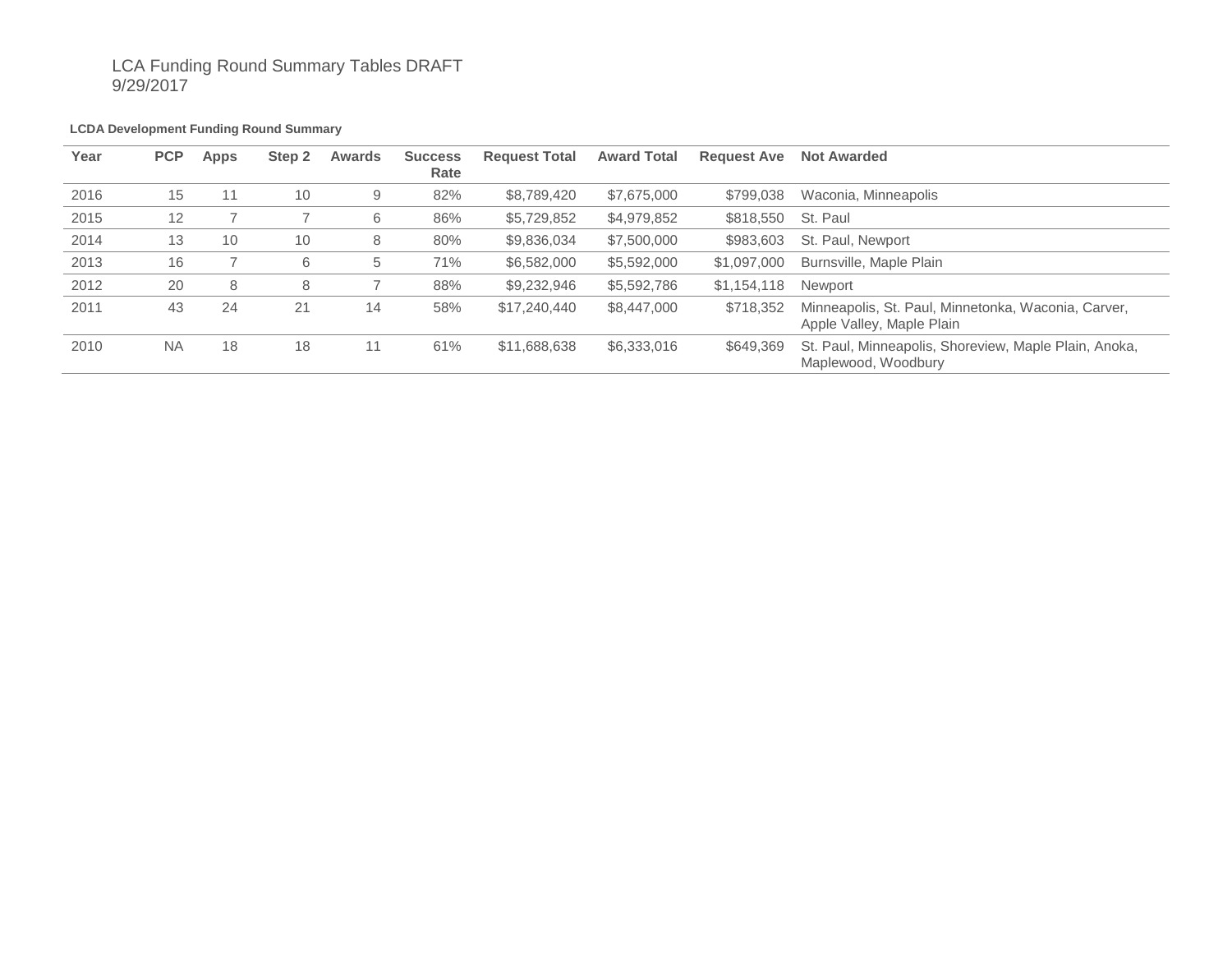# LCA Funding Round Summary Tables DRAFT 9/29/2017

### **TOD Funding Round Summary (LCDA Development and TBRA Cleanup)**

| Year  | <b>PCP</b>     | LCDA<br>Apps | <b>TBRA</b><br>Apps | Step<br>$\overline{2}$ | <b>LCDA</b><br>Awards | <b>TBRA</b><br>Awards | Total<br>Awards | <b>Success</b><br>Rate | <b>LCDA</b><br>Request<br>Total | <b>LCDA Award</b><br>Total | <b>LCDA</b><br>Request<br>Avg | <b>TBRA</b><br>Request<br>Total | <b>TBRA</b><br>Award<br>Total | <b>TBRA</b><br>Request<br>Avg | <b>Not Awarded</b>                                                               |
|-------|----------------|--------------|---------------------|------------------------|-----------------------|-----------------------|-----------------|------------------------|---------------------------------|----------------------------|-------------------------------|---------------------------------|-------------------------------|-------------------------------|----------------------------------------------------------------------------------|
| 2016* | 10             | 8            | 2                   | 8                      | 6                     | 2                     | 8               | 80%                    | \$8,428,500                     | \$5,466,500                | \$1,053,562                   | \$1,028,365                     | \$1,028,365                   | \$514,182                     | Ramsey, Apple<br>Valley                                                          |
| 2015* | $\overline{7}$ | 6            | 2                   | 6                      | 4                     | $\mathbf 0$           | $\overline{4}$  | 50%                    | \$6,657,580                     | \$4,295,000                | \$1,109,597                   | \$806,105                       | \$0                           | \$403,052                     | Minneapolis, St.<br>Paul                                                         |
| 2014  | 10             | 8            | 2                   | $\overline{7}$         | 5                     | $\overline{2}$        | 7               | 70%                    | \$5,395,000                     | \$4,500,000                | \$899,167                     | \$2,000,000                     | \$2,000,000                   | \$1,000,000                   | St. Paul, Columbia<br>Heights                                                    |
| 2013  | 8              |              |                     | 5                      | 5                     | $\mathbf 0$           | 5               | 62%                    | \$5,252,500                     | \$3,882,000                | \$750,357                     | \$1,000,000                     | \$0                           | \$1,000,000                   | Minneapolis, St.<br>Paul                                                         |
| 2012  | <b>NA</b>      | 12           | $\overline{7}$      | 13                     | $\overline{7}$        | 5                     | 12              | 63%                    | \$10,429,413                    | \$7,610,964                | \$869,118                     | \$3,139,066                     | \$2,324,566                   | \$448,438                     | Eagan,<br>Minneapolis,<br>Hopkins, Coon<br>Rapids, Fridley                       |
| 2011  | <b>NA</b>      | 16           | 10                  | $\overline{0}$         | 9                     | 8                     | 17              | 65%                    | \$17,659,371                    | \$12,431,569               | \$1,103,711                   | \$3,333,675                     | \$3,250,852                   | \$333,368                     | Richfield,<br>Minneapolis,<br>Ramsey, Coon<br>Rapids, Fridley, St.<br>Louis Park |

\* Applicants must apply to LCDA-TOD to receive TBRA-TOD